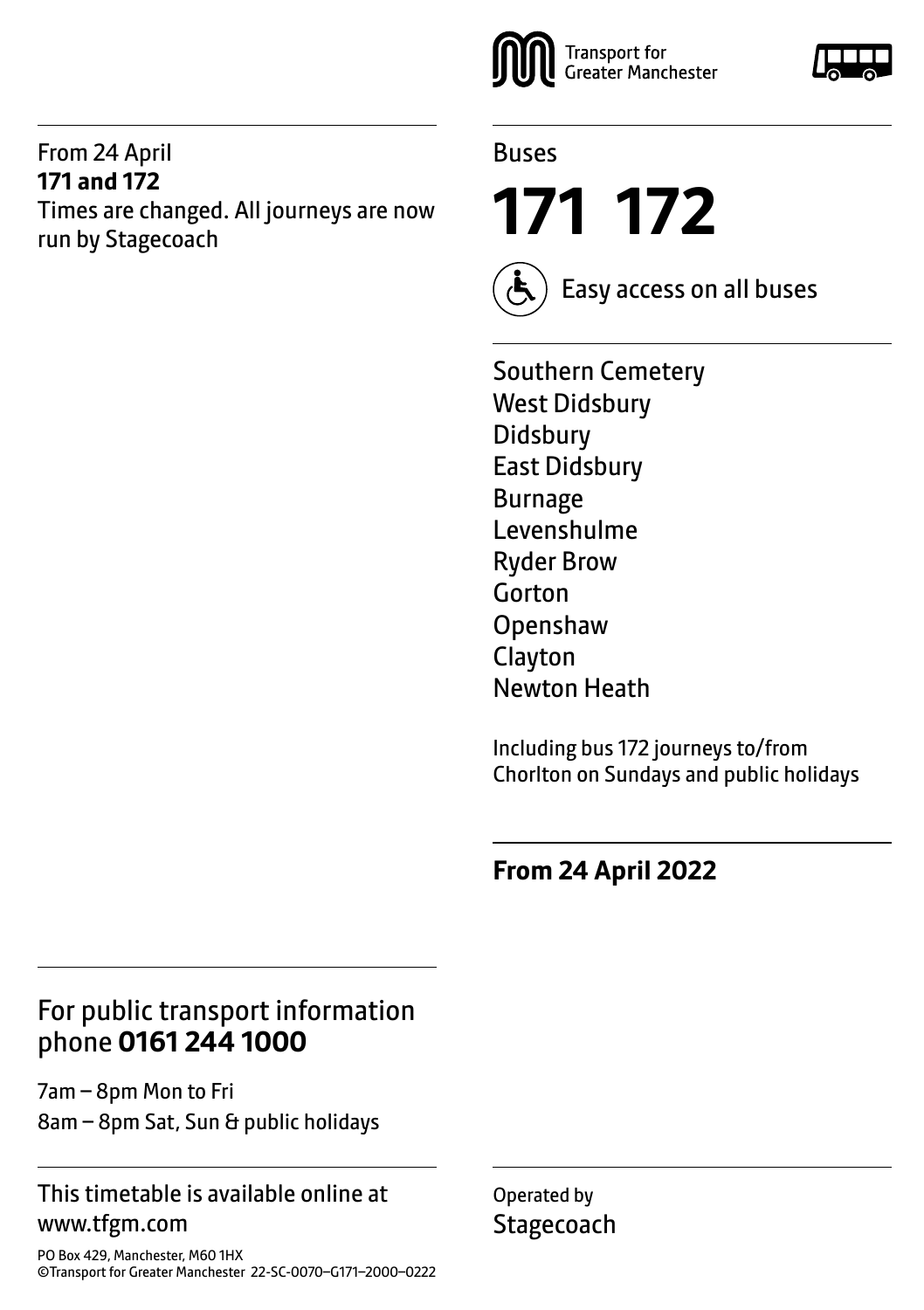# Additional information

# Alternative format

To ask for leaflets to be sent to you, or to request large print, Braille or recorded information phone 0161 244 1000 or visit www.tfgm.com

## Easy access on buses



 Journeys run with low floor buses have no steps at the entrance, making getting on and off easier. Where shown, low floor buses have a ramp for access and a dedicated space for wheelchairs and pushchairs inside the bus. The bus operator will always try to provide easy access services where these services are scheduled to run.

# Using this timetable

Timetables show the direction of travel, bus numbers and the days of the week. Main stops on the route are listed on the left. Where no time is shown against a particular stop, the bus does not stop there on that journey. Check any letters which are shown in the timetable against the key at the bottom of the page.

# Where to find information about service changes

www.tfgm.com Bus station posters Leaflets from outlets.

# Tickets and information

Bus companies offer a range of tickets for use on their own buses. For travel on any service in the County, use System One tickets, including DaySaver. Travelshops provide tickets, information and journey planning advice on buses, trains and trams for work and pleasure.

# Using the 24 hour clock

Times are shown in four figures. The first two are the hour and the last two are the minutes.

0753 is 53 minutes past 7am 1953 is 53 minutes past 7pm



# Operator details

**Stagecoach** Head Office Hyde Road Ardwick **Manchester** M12 6JS Telephone 0161 273 3377

## **Travelshops**

#### **Ashton-under-Lyne Interchange**

Mon to Fri 7am to 5.30pm Saturday 8am to 5.30pm Sunday\* Closed

#### **Manchester Shudehill Interchange**

Mon to Sat 7am to 6pm Sunday Closed Public holidays 10am to 1.45pm and 2.30pm to 5.30pm

#### **Stockport Bus Station**

Mon to Fri 7am to 5.30pm Saturday 8am to 5.30pm Sunday\* Closed \*Including public holidays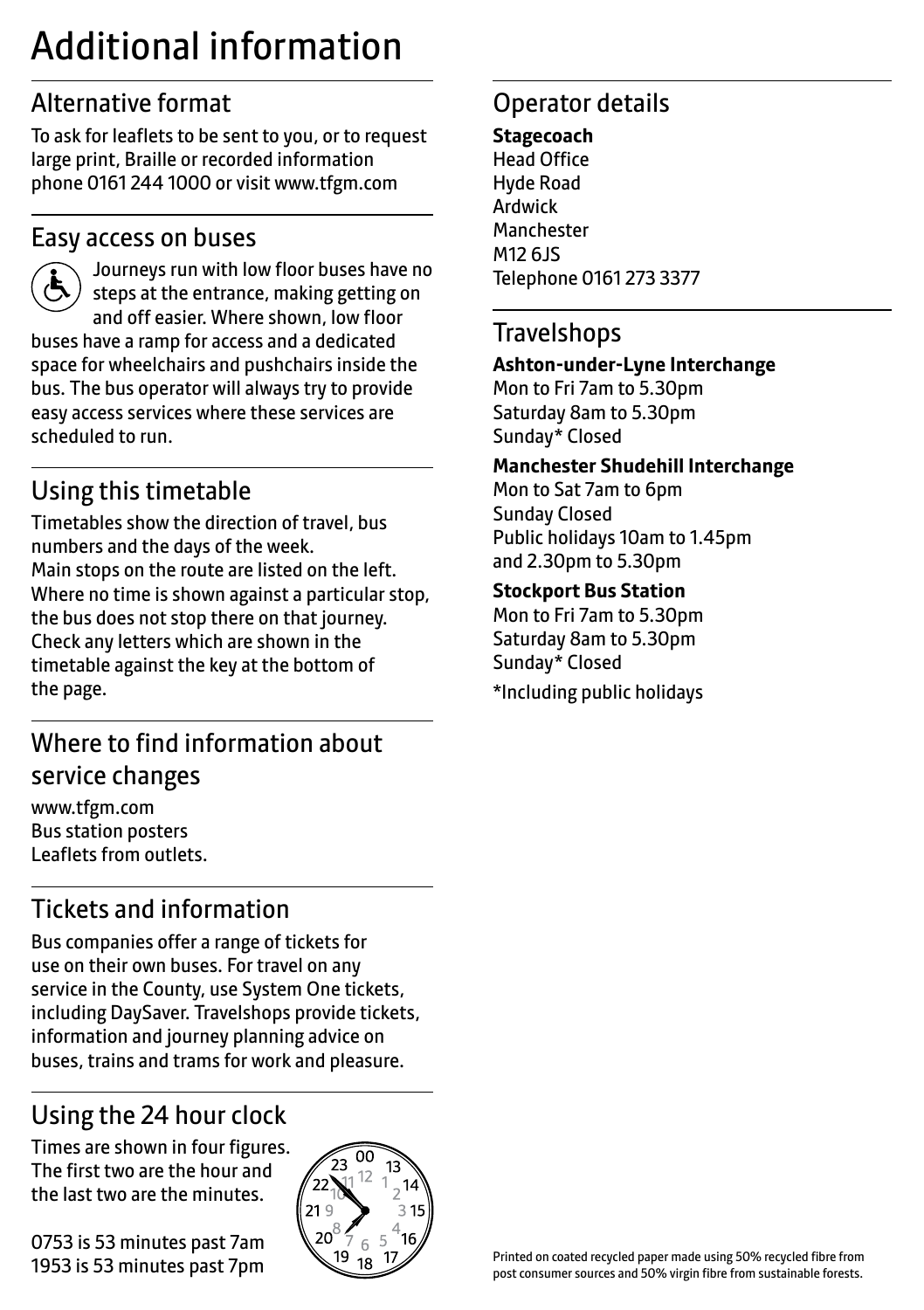# East Didsbury — Didsbury — Burnage — Levenshulme — Gorton — Newton Heath 171

# Mondays to Fridays

| East Didsbury, Millgate Lane    |      | 0635 0735 0831 |                     | 0935 |       | 1235 | 1335 | 1435 | 1535 | 1635 | 1735      | 1835 |  |
|---------------------------------|------|----------------|---------------------|------|-------|------|------|------|------|------|-----------|------|--|
| East Didsbury, Cricket Club     |      |                | 0638 0738 0834 0938 |      |       | 1238 | 1338 | 1438 | 1538 | 1639 | 1738      | 1838 |  |
| Didsbury, School Lane           |      |                | 0641 0742 0838 0941 |      |       | 1241 | 1341 | 1441 | 1542 | 1643 | 1742      | 1841 |  |
| Fog Lane Park                   |      |                | 0646 0749 0843 0946 |      |       | 1246 | 1346 | 1447 | 1548 | 1650 | 1748      | 1846 |  |
| Levenshulme, Train Station      | 0657 |                | 0804 0857 0957      |      | and   | 1257 | 1357 | 1500 | 1602 | 1706 | 1803      | 1857 |  |
| <b>Matthews Lane/Mount Road</b> | 0701 |                | 0811 0903 1002      |      | everv | 1302 | 1402 | 1507 | 1608 | 1712 | 1808 1902 |      |  |
| Ryder Brow, Highgate Crescent   |      | 0706 0817      | 0907                | 1006 | hour  | 1306 | 1406 | 1514 | 1615 | 1716 | 1812      | 1907 |  |
| Ryder Brow, Sacred Heart Church |      |                | 0708 0819 0909 1008 |      | until | 1308 | 1408 | 1516 | 1617 | 1718 | 1814      | 1910 |  |
| Gorton, Tesco                   | 0716 |                | 0829 0918 1015      |      |       | 1315 | 1415 | 1529 | 1630 | 1726 | 1822      | 1915 |  |
| Openshaw, Lidl                  | 0722 |                | 0836 0924 1021      |      |       | 1321 | 1421 |      |      |      | 1828      | 1921 |  |
| Droylsden, Chatsworth Road      |      |                | 0734 0851 0936 1032 |      |       | 1332 |      |      |      |      |           | 1932 |  |
| Newton Heath, Old Church Street |      |                | 0743 0900 0945 1041 |      |       | 1341 |      |      |      |      |           | 1941 |  |

#### **Saturdays**

| 0935 |                                                                            | 1735                                             | 1835  |              |
|------|----------------------------------------------------------------------------|--------------------------------------------------|-------|--------------|
| 0938 |                                                                            | 1738                                             | 1838  |              |
| 0941 |                                                                            | 1741                                             | 1841  |              |
|      |                                                                            |                                                  | 1846  |              |
|      |                                                                            | 1757                                             | 1857  |              |
|      |                                                                            | 1802                                             | 1902  |              |
|      |                                                                            |                                                  | 1906  |              |
|      |                                                                            | 1808                                             | 1908  |              |
|      |                                                                            | 1815                                             | 1915  |              |
|      |                                                                            | 1821                                             |       |              |
|      |                                                                            | 1832                                             |       |              |
|      |                                                                            | 1841                                             |       |              |
|      | 0857 0957<br>0908 1008<br>0915 1015<br>0921 1021<br>0932 1032<br>0941 1041 | 0946 and<br>0902 1002<br>hour<br>0906 1006 until | every | 1746<br>1806 |

Bus 171 does not run on Sundays or public holidays

Bus 171 is provided with the financial support of Transport for Greater Manchester

W– All bus 171 journeys are run using easy access buses. See inside front cover of this leaflet for details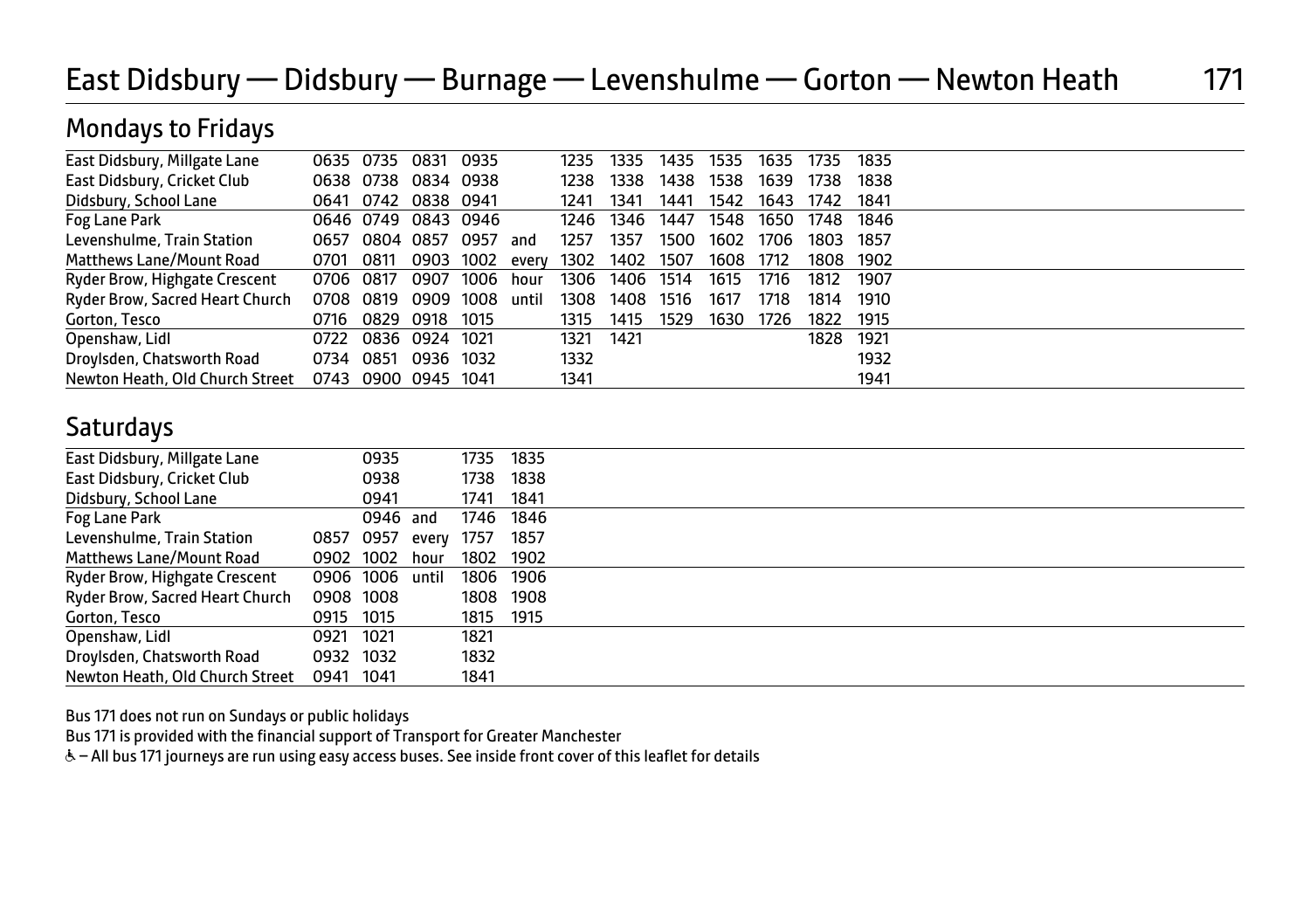# **171 172**



Contains Ordnance Survey data ©Crown copyright and database right 2010 ©0100022610 Transport for Greater Manchester 2020 Transport for Greater Manchester uses reasonable endeavours to check the accuracy of information published and to publish changes to information in a timely manner. In no event will Transport for Greater Manchester be liable for any loss that may arise from this information being inaccurate.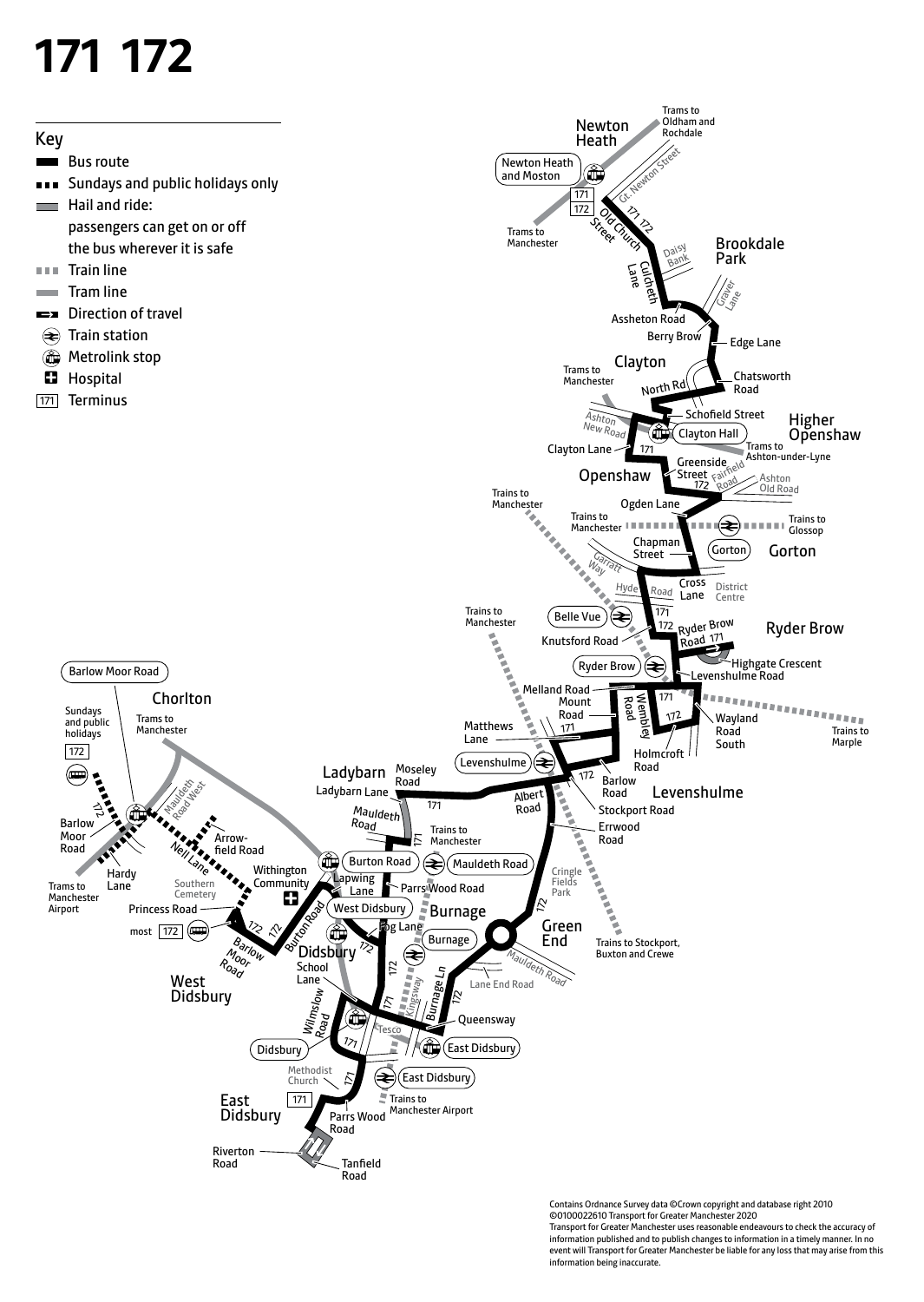# Newton Heath — Gorton — Levenshulme — Burnage — Didsbury — East Didsbury 171

## Mondays to Fridays

| Newton Heath, Old Church Street |      | 0659           | 0807                | 0920      |       | 1320 |        |      |      |      |      |  |  |  |
|---------------------------------|------|----------------|---------------------|-----------|-------|------|--------|------|------|------|------|--|--|--|
| Clayton, North Road             |      | 0707           | 0815                | 0927      |       | 1327 |        |      |      |      |      |  |  |  |
| Higher Openshaw, Morrisons      |      |                | 0726 0832 0939      |           |       | 1339 | 1436 a |      |      |      | 1839 |  |  |  |
| Gorton, Tesco                   |      | 0647 0739      |                     | 0845 0950 |       | 1350 | 1441   | 1543 | 1641 | 1746 | 1850 |  |  |  |
| Ryder Brow, Sacred Heart Church |      |                | 0650 0744 0849 0953 |           | and   | 1353 | 1446   | 1547 | 1645 | 1750 | 1853 |  |  |  |
| Ryder Brow, Glenside Avenue     |      | 0652 0746 0851 |                     | 0955      | every | 1355 | 1448   | 1549 | 1647 | 1752 | 1855 |  |  |  |
| <b>Matthews Lane/Mount Road</b> | 0657 | 0751           | 0856                | 0959      | hour  | 1359 | 1456   | 1555 | 1652 | 1757 | 1859 |  |  |  |
| Levenshulme, Train Station      |      | 0703 0757      | 0902 1004           |           | until | 1404 | 1503   | 1602 | 1658 | 1803 | 1904 |  |  |  |
| Fog Lane Park                   | 0713 |                | 0808 0913           | 1014      |       | 1414 | 1513   | 1613 | 1710 | 1813 | 1914 |  |  |  |
| Didsbury, School Lane           | 0720 | 0816           | 0920                | 1021      |       | 1421 | 1520   | 1621 | 1719 | 1820 | 1921 |  |  |  |
| East Didsbury, Cricket Club     | 0724 | 0820           | 0924 1025           |           |       | 1425 | 1524   | 1625 | 1724 | 1824 | 1925 |  |  |  |
| East Didsbury, Riverton Road    | 0730 | 0826           | 0930                | 1030      |       | 1430 | 1530   | 1631 | 1730 | 1830 | 1930 |  |  |  |
| East Didsbury, Millgate Lane    | 0732 | 0828           | 0932                | 1032      |       | 1432 | 1532   | 1633 | 1732 | 1832 | 1932 |  |  |  |

### **Saturdays**

| Newton Heath, Old Church Street    |           | 0920 |       | 1720 | 1820 |
|------------------------------------|-----------|------|-------|------|------|
| Clayton, North Road                |           | 0927 |       | 1727 | 1827 |
| Higher Openshaw, Morrisons         |           | 0939 |       | 1739 | 1839 |
| Gorton, Tesco                      |           | 0950 |       | 1750 | 1850 |
| Ryder Brow, Sacred Heart Church    |           | 0953 | and   | 1753 | 1853 |
| <b>Ryder Brow, Glenside Avenue</b> |           | 0955 | every | 1755 | 1855 |
| <b>Matthews Lane/Mount Road</b>    |           | 0959 | hour  | 1759 | 1859 |
| Levenshulme, Train Station         | 0904      | 1004 | until | 1804 | 1904 |
| Fog Lane Park                      | 0914      | 1014 |       | 1814 |      |
| Didsbury, School Lane              | 0921      | 1021 |       | 1821 |      |
| East Didsbury, Cricket Club        | 0925 1025 |      |       | 1825 |      |
| East Didsbury, Riverton Road       | 0930 1030 |      |       | 1830 |      |
| East Didsbury, Millgate Lane       | 0932 1032 |      |       | 1832 |      |

Bus 171 does not run on Sundays or public holidays

Bus 171 is provided with the financial support of Transport for Greater Manchester

a – On schooldays starts from Wright Robinson Sports College at 1535

& - All bus 171 journeys are run using easy access buses. See inside front cover of this leaflet for details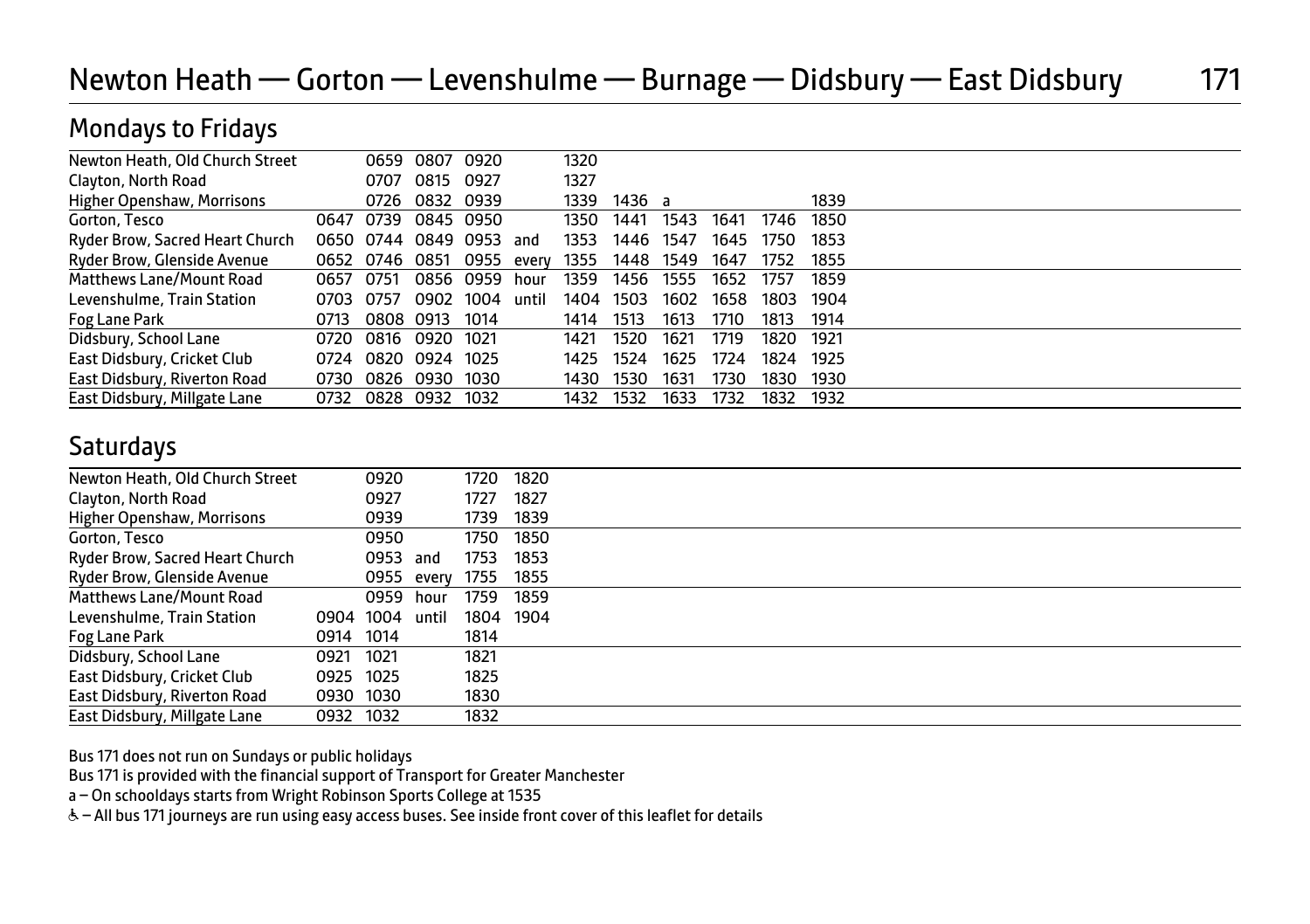## Mondays to Fridays

|      |       |                                                               |                        |                                                                                                       | 1304 | 1404 | 1504 | 1604 | 1704 | 1804 | 1856 | 1959 | 2102 | 2205 2308    |        |
|------|-------|---------------------------------------------------------------|------------------------|-------------------------------------------------------------------------------------------------------|------|------|------|------|------|------|------|------|------|--------------|--------|
|      |       |                                                               |                        |                                                                                                       | 1306 | 1406 | 1506 | 1606 | 1706 | 1806 | 1858 | 2001 | 2104 | -2207        | - 2310 |
|      |       | 0810                                                          |                        |                                                                                                       | 1309 | 1409 | 1510 | 1610 | 1710 | 1809 | 1900 | 2003 | 2106 | 2209 2312    |        |
| 0553 | 0714  |                                                               |                        |                                                                                                       | 1313 | 1413 | 1515 | 1615 | 1715 | 1814 | 1903 | 2006 | 2109 | 2212         | -2315  |
|      |       |                                                               |                        | and                                                                                                   | 1323 | 1423 | 1528 | 1631 | 1730 | 1827 | 1912 | 2015 | 2118 | 2221         | -2324  |
| 0607 | -0731 | 0832                                                          | 0927                   | every                                                                                                 | 1327 | 1427 | 1533 | 1635 | 1734 | 1831 | 1916 | 2019 | 2122 | 2225         | 2328   |
| 0612 |       | 0839                                                          | 0932                   | hour                                                                                                  | 1332 | 1433 | 1539 | 1641 | 1739 | 1836 | 1919 | 2022 | 2125 | 2228         | - 2331 |
| 0617 | 0744  |                                                               |                        | until                                                                                                 | 1337 |      | 1545 | 1646 | 1744 | 1841 | 1924 | 2027 | 2130 | 2233 2336    |        |
|      |       |                                                               |                        |                                                                                                       | 1340 | 1444 | 1550 | 1650 | 1747 | 1844 | 1927 | 2030 | 2133 | 2236 2339    |        |
| 0625 |       |                                                               |                        |                                                                                                       | 1345 | 1452 | 1557 | 1656 | 1752 | 1850 | 1931 |      | 2137 | 2240 2343    |        |
|      |       |                                                               | 0951                   |                                                                                                       | 1351 | 1458 | 1606 | 1704 | 1759 | 1856 | 1937 |      | 2143 | -2246        |        |
| 0642 |       |                                                               | 1002                   |                                                                                                       | 1402 | 1512 | 1619 | 1720 | 1811 | 1907 | 1946 | 2049 | 2152 | 2255         |        |
| 0651 |       |                                                               | 1011                   |                                                                                                       | 1411 | 1521 | 1629 | 1729 | 1819 | 1915 | 1955 | 2058 | 2201 | 2304         |        |
|      |       | 0544 0704<br>0549 0709<br>0603 0727<br>0738<br>0756<br>0631 b | 0546 0706<br>0620 0749 | 0804 0904<br>0806 0906<br>0909<br>0814<br>0913<br>0828 0923<br>0845 0937<br>0849 0940<br>0945<br>0856 |      |      |      | 1440 |      |      |      |      |      | 2034<br>2040 |        |

#### Saturdays **Saturdays** Saturdays and public holidays and public holidays (except Christmas and New Year period)

| Chorlton, Bus Station                |           |      |       |      |      |      |      |      |      | 0823 |       | 1823 |      |      |      |  |
|--------------------------------------|-----------|------|-------|------|------|------|------|------|------|------|-------|------|------|------|------|--|
| Chorltonville, Hardy Lane            |           |      |       |      |      |      |      |      |      | 0827 |       | 1827 |      |      |      |  |
| Chorlton, Arrowfield Road            |           |      |       |      |      |      |      |      |      | 0832 |       | 1832 |      |      |      |  |
| Southern Cemetery, Bus Station       |           | 0704 |       | 1804 | 1856 | 1959 | 2102 | 2205 | 2308 | 0837 |       | 1837 | 1959 | 2102 | 2205 |  |
| <b>Withington Community Hospital</b> |           | 0706 |       | 1806 | 1858 | 2001 | 2104 | 2207 | 2310 | 0839 |       | 1839 | 2001 | 2104 | 2207 |  |
| West Didsbury, Metrolink Stop        |           | 0709 |       | 1809 | 1900 | 2003 | 2106 | 2209 | 2312 | 0841 |       | 1841 | 2003 | 2106 | 2209 |  |
| Fog Lane Park                        |           | 0713 |       | 1813 | 1903 | 2006 | 2109 | 2212 | 2315 | 0845 | and   | 1845 | 2006 | 2109 | 2212 |  |
| Errwood Road/Crossley Road           |           | 0723 | and   | 1823 | 1912 | 2015 | 2118 | 2221 | 2324 | 0853 | every | 1853 | 2015 | 2118 | 2221 |  |
| Levenshulme, Train Station           | 0627      | 0727 | every | 1827 | 1916 | 2019 | 2122 | 2225 | 2328 | 0858 | hour  | 1858 | 2019 | 2122 | 2225 |  |
| <b>Matthews Lane/Mount Road</b>      | 0632      | 0732 | hour  | 1832 | 1919 | 2022 | 2125 | 2228 | 2331 | 0903 | until | 1903 | 2022 | 2125 | 2228 |  |
| Ryder Brow, Hemsworth Road           | 0637      | 0737 | until | 1837 | 1924 | 2027 | 2130 | 2233 | 2336 | 0908 |       | 1908 | 2027 | 2130 | 2233 |  |
| Ryder Brow, Sacred Heart Church      | 0640 0740 |      |       | 1840 | 1927 | 2030 | 2133 | 2236 | 2339 | 0911 |       | 1911 | 2030 | 2133 | 2236 |  |
| Gorton, Tesco                        | 0645      | 0745 |       | 1845 | 1931 | 2034 | 2137 | 2240 | 2343 | 0915 |       | 1915 | 2034 | 2137 | 2240 |  |
| Openshaw, Lidl                       | 0651      | 0751 |       | 1851 | 1937 | 2040 | 2143 | 2246 |      | 0921 |       | 1921 | 2040 | 2143 | 2246 |  |
| Clayton, North Road                  | 0702      | 0802 |       | 1902 | 1946 | 2049 | 2152 | 2255 |      | 0932 |       | 1932 | 2049 | 2152 | 2255 |  |
| Newton Heath, Old Church Street      | 0711      | 0811 |       | 1911 | 1955 | 2058 | 2201 | 2304 |      | 0941 |       | 1941 | 2058 | 2201 | 2304 |  |

For details of buses during the Christmas and New Year period, please phone 0161 244 1000

Bus 172 is provided with the financial support of Transport for Greater Manchester. b – On schooldays continues to Wright Robinson Sports College arriving at 0803 & - All bus 172 journeys are run using easy access buses. See inside front cover of this leaflet for details